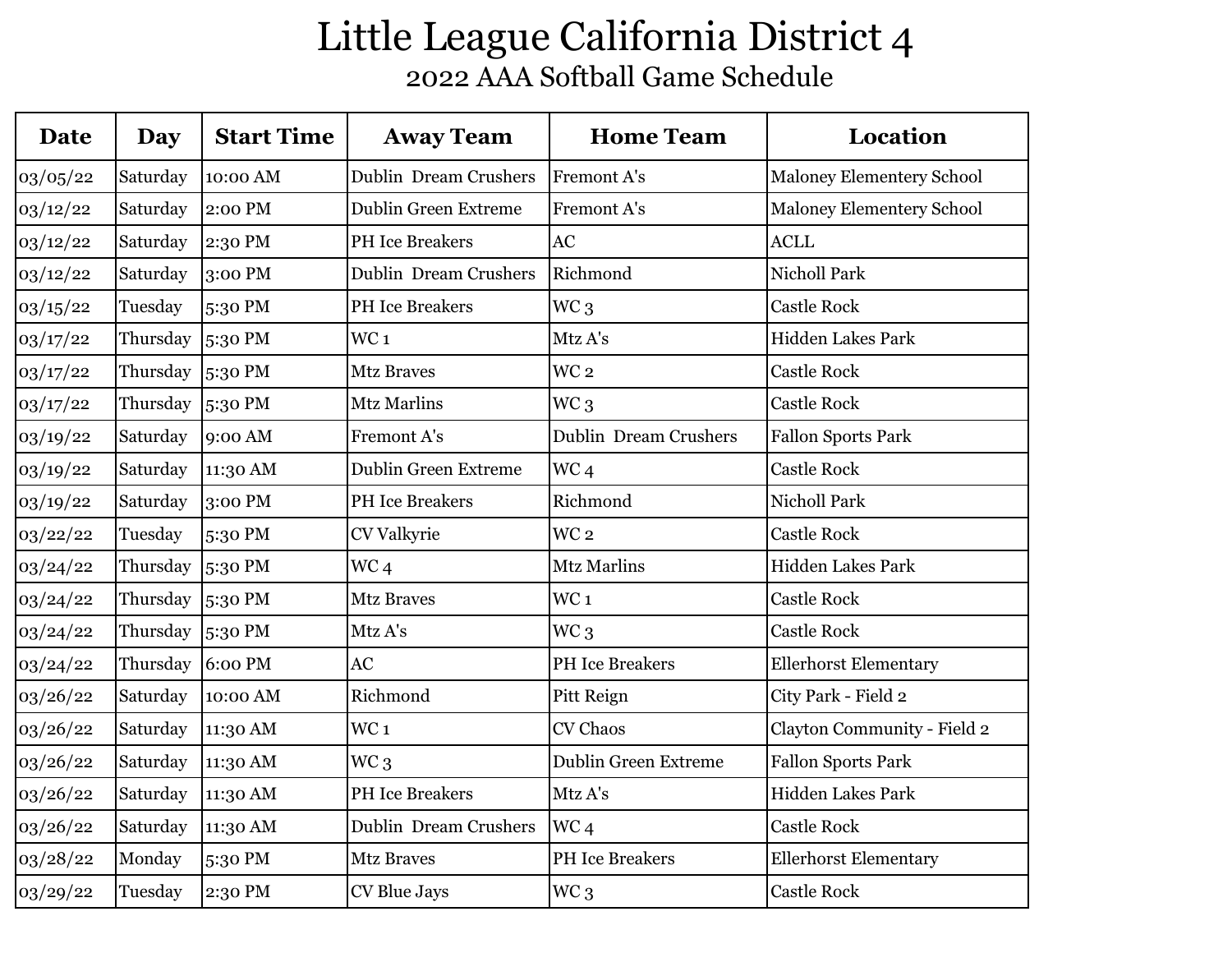| <b>Date</b> | Day      | <b>Start Time</b> | <b>Away Team</b>            | <b>Home Team</b>             | <b>Location</b>              |
|-------------|----------|-------------------|-----------------------------|------------------------------|------------------------------|
| 03/31/22    | Thursday | 5:30 PM           | <b>Mtz Marlins</b>          | PH Ice Breakers              | <b>Ellerhorst Elementary</b> |
| 04/02/22    | Saturday | 12:30 PM          | <b>Pitt Diamond Divas</b>   | Richmond                     | <b>Nicholl Park</b>          |
| 04/09/22    | Saturday | 12:00 PM          | <b>Dublin Green Extreme</b> | Richmond                     | <b>Nicholl Park</b>          |
| 04/09/22    | Saturday | 2:00 PM           | <b>Dublin Green Extreme</b> | Fremont A's                  | Maloney Elementery School    |
| 04/09/22    | Saturday | 4:00 PM           | Mtz A's                     | <b>Dublin Dream Crushers</b> | <b>Fallon Sports Park</b>    |
| 04/09/22    | Saturday | 7:00 PM           | <b>Mtz Braves</b>           | <b>Dublin Dream Crushers</b> | <b>Fallon Sports Park</b>    |
| 04/12/22    | Saturday | 5:30 PM           | <b>Mtz Marlins</b>          | WC <sub>2</sub>              | <b>Castle Rock</b>           |
| 04/14/22    | Tuesday  | 5:30 PM           | <b>PH</b> Ice Breakers      | AC                           | <b>ACLL</b>                  |
| 04/15/22    | Friday   | 5:30 PM           | PH Ice Breakers             | WC <sub>3</sub>              | <b>Castle Rock</b>           |
| 04/16/22    | Saturday | 9:00 AM           | CV Valkyrie                 | Mtz A's                      | <b>Hidden Lakes Park</b>     |
| 04/16/22    | Saturday | 10:45 AM          | <b>CV Chaos</b>             | PH Ice Breakers              | <b>Ellerhorst Elementary</b> |
| 04/16/22    | Saturday | 11:30 AM          | WC <sub>4</sub>             | CV Blue Jays                 | Clayton Community - Field 2  |
| 04/16/22    | Saturday | 11:30 AM          | WC <sub>1</sub>             | Dublin Dream Crushers        | <b>Fallon Sports Park</b>    |
| 04/16/22    | Saturday | 11:30 AM          | WC <sub>2</sub>             | <b>Dublin Green Extreme</b>  | <b>Fallon Sports Park</b>    |
| 04/16/22    | Saturday | 12:30 PM          | Richmond                    | <b>Pitt Lady Bandits</b>     | City Park - Field 2          |
| 04/18/22    | Monday   | 6:00 PM           | Richmond                    | <b>PH</b> Ice Breakers       | <b>Ellerhorst Elementary</b> |
| 04/19/22    | Tuesday  | 5:30 PM           | <b>Mtz Marlins</b>          | CV Chaos                     | Clayton Community - Field 2  |
| 04/19/22    | Tuesday  | 6:00 PM           | <b>Mtz Braves</b>           | AC                           | <b>ACLL</b>                  |
| 04/23/22    | Saturday | 11:30 AM          | WC <sub>2</sub>             | <b>CV Chaos</b>              | Clayton Community - Field 2  |
| 04/23/22    | Saturday | 11:30 AM          | WC <sub>1</sub>             | Fremont A's                  | Maloney Elementery School    |
| 04/23/22    | Saturday | 5:00 PM           | Pitt Reign                  | Richmond                     | Nicholl Park                 |
| 04/26/22    | Tuesday  | 5:30 PM           | <b>PH</b> Ice Breakers      | WC <sub>1</sub>              | <b>Castle Rock</b>           |
| 04/26/22    | Tuesday  | 6:00 PM           | <b>Mtz Marlins</b>          | <b>AC</b>                    | <b>ACLL</b>                  |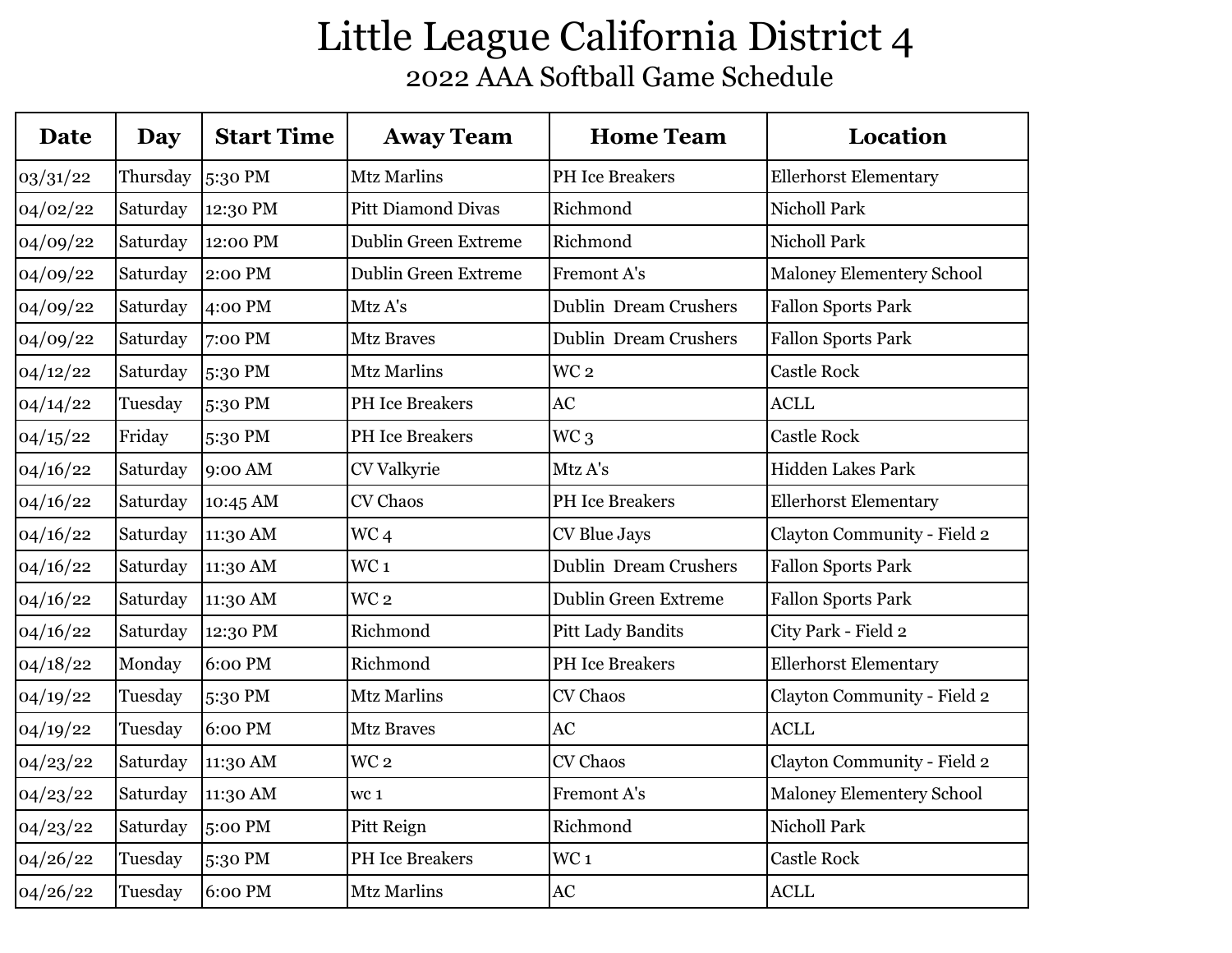| <b>Date</b> | <b>Day</b>       | <b>Start Time</b> | <b>Away Team</b>            | <b>Home Team</b>             | Location                     |
|-------------|------------------|-------------------|-----------------------------|------------------------------|------------------------------|
| 04/28/22    | Thursday         | 6:00 PM           | Richmond                    | AC                           | <b>ACLL</b>                  |
| 04/30/22    | Saturday         | 9:00 AM           | CV Chaos                    | <b>Mtz Braves</b>            | Hidden Lakes Park            |
| 04/30/22    | Saturday         | 11:30 AM          | WC <sub>2</sub>             | <b>Dublin Dream Crushers</b> | <b>Fallon Sports Park</b>    |
| 04/30/22    | Saturday         | 11:30 AM          | CV Blue Jays                | Mtz A's                      | Hidden Lakes Park            |
| 04/30/22    | Saturday         | 11:30 AM          | WC <sub>4</sub>             | <b>PH</b> Ice Breakers       | <b>Ellerhorst Elementary</b> |
| 04/30/22    | Saturday         | 4:30 PM           | CV Valkyrie                 | <b>Mtz Marlins</b>           | Hidden Lakes Park            |
| 04/30/22    | Saturday         | 7:00 PM           | Fremont A's                 | <b>Dublin Green Extreme</b>  | <b>Fallon Sports Park</b>    |
| 05/03/22    | Tuesday          | 5:30 PM           | AC                          | Richmond                     | <b>Nicholl Park</b>          |
| 05/03/22    | Tuesday          | 5:30 PM           | CV Chaos                    | WC <sub>4</sub>              | <b>Castle Rock</b>           |
| 05/04/22    | Wednesda 5:30 PM |                   | CV Valkyrie                 | WC <sub>3</sub>              | <b>Castle Rock</b>           |
| 05/05/22    | Thursday         | 5:30 PM           | PH Ice Breakers             | Richmond                     | <b>Nicholl Park</b>          |
| 05/05/22    | Thursday         | 5:30 PM           | CV Blue Jays                | WC <sub>1</sub>              | <b>Castle Rock</b>           |
| 05/07/22    | Saturday         | 9:00 AM           | <b>Dublin Green Extreme</b> | <b>Mtz Braves</b>            | Hidden Lakes Park            |
| 05/07/22    | Saturday         | 11:30 AM          | PH Ice Breakers             | CV Valkyrie                  | Clayton Community - Field 2  |
| 05/07/22    | Saturday         | 11:30 AM          | <b>Dublin Green Extreme</b> | Mtz A's                      | <b>Hidden Lakes Park</b>     |
| 05/07/22    | Saturday         | 2:00 PM           | <b>Pitt Diamond Divas</b>   | Richmond                     | <b>Nicholl Park</b>          |
| 05/07/22    | Saturday         | 7:00 PM           | <b>Mtz Marlins</b>          | <b>Dublin Dream Crushers</b> | <b>Fallon Sports Park</b>    |
| 05/07/22    | Saturday         |                   | Fremont A's                 | WC <sub>1</sub>              | <b>Castle Rock</b>           |
| 05/10/22    | Saturday         | 6:00 PM           | AC                          | <b>PH</b> Ice Breakers       | <b>Ellerhorst Elementary</b> |
| 05/11/22    | Tuesday          | 5:30 PM           | CV Blue Jays                | <b>Mtz Braves</b>            | Hidden Lakes Park            |
| 05/12/22    | Thursday         | 6:00 PM           | Mtz A's                     | AC                           | <b>ACLL</b>                  |
| 05/14/22    | Saturday         | 11:30 AM          | WC <sub>2</sub>             | <b>PH</b> Ice Breakers       | <b>Ellerhorst Elementary</b> |
| 05/14/22    | Saturday         | 12:30 PM          | Richmond                    | Pitt Reign                   | City Park - Field 2          |